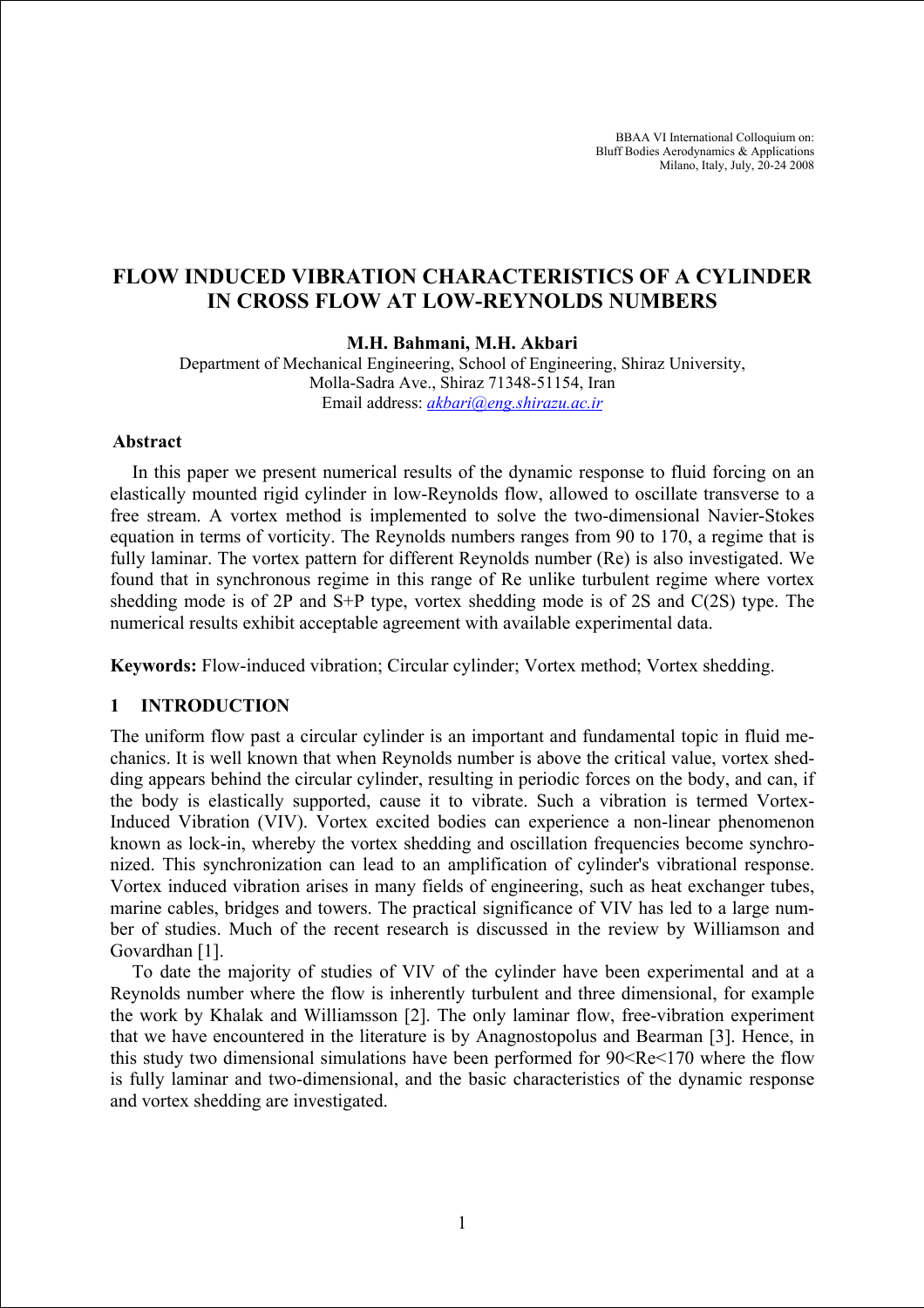#### **2 NUMERICAL APPROACH**

The numerical algorithm developed and applied in this investigation is based on a vortex method described in detail by Akbari [4]. The motion of an incompressible, viscous fluid in two dimensions is described by the continuity and Navier–Stokes equations. These equations can be cast in terms of vorticity and a stream function as follows:

$$
\frac{\partial \omega}{\partial t} + (\vec{u} \cdot \nabla)\omega = v \nabla^2 \omega \tag{1}
$$

$$
\nabla^2 \psi = -\omega \tag{2}
$$

where  $\omega$ ,  $\psi$ , and  $\vec{u}$  are the vorticity, stream function, and velocity vector, respectively, and  $\nu$  is the kinematic viscosity of the fluid. Given the vorticity field, Eq. (2) can be solved for the stream function, the spatial derivatives of which give the velocity components. Applying an ''operator splitting'' method", Eq. (1) is splitted into convection and diffusion parts. It can be shown that the total derivative of vorticity is zero, or that the vorticity of a fluid particle is conserved. Therefore, the vorticity domain is discretized into vortex particles, the trajectory of which is dictated by the velocity field. This process provides us with a unique solution to the convection equation. An alternating-direction-implicit (ADI) finite difference scheme is used to solve the diffusion equation. The ''no-flow'' boundary condition is satisfied during the solution of the convection problem, and the ''no-slip'' boundary condition is satisfied through the generation of new vorticity on the solid boundary during each time-step. To find the detailed description of the scheme see Akbari [14].

Considering the motion in the transverse direction only and assuming rigid body motion, the equation of motion used to represent vortex-induced vibration is

$$
m\ddot{y} + c\dot{y} + ky = F_y \tag{3}
$$

where *m* is the cylinder mass, *c* the damping coefficient, *k* the structural stiffness, *y* the transverse cylinder displacement, and  $F_y$  is the transverse fluid force on the cylinder. once the force coefficient is known from the flow field calculations, Eq. (3) is integrated in time using a fourth-order Runge-Kutta algorithm.

### **3 RESULTS AND DISCUSSION**

To have a basis for comparison, we first investigated the flow past a stationary cylinder. We obtained the time history of lift and drag coefficients for different Reynolds numbers, and checked the frequency of vortex shedding. These results compared favorably with the previously published corresponding results.

 Our main purpose here is to investigate the vortex induced vibration of a circular cylinder with low damping in a laminar regime. Simulations were conducted for several mass ratio and damping ratios. The case with  $m^*$ =149.1 and  $\zeta$ =0.0012 for which experimental results are available, was first investigated, and good agreement between the present numerical results and the corresponding experimental results in [3] were obtained. Once the accuracy of the method was established by the above results, other cases with different mass ratios and damping ratios were studied in order to ascertain the dependency of the system response to these parameters.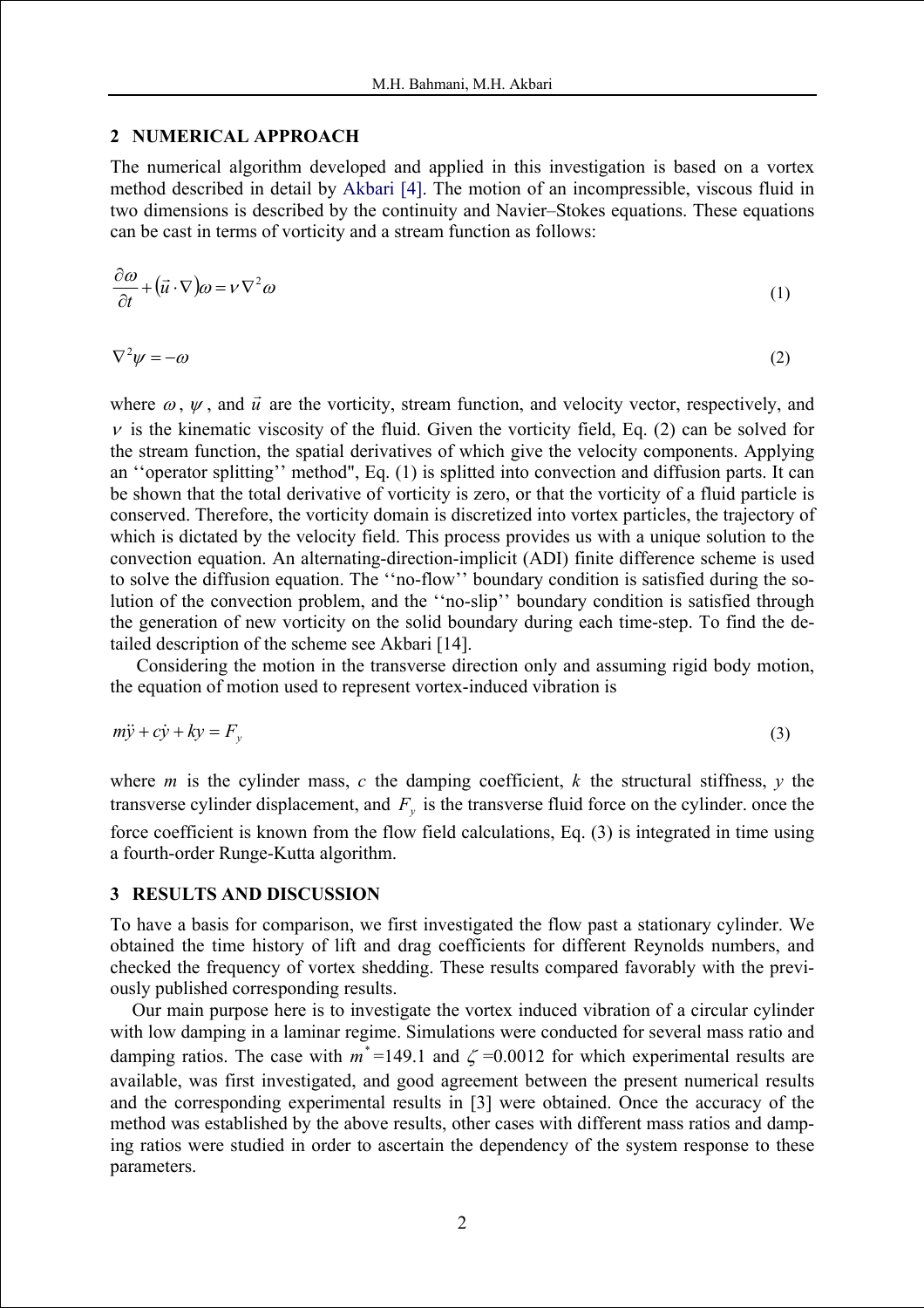For each case we investigated the time history of transverse displacement and lift force at different reduced velocities, and checked the vortex shedding and oscillation frequency to find the lock-in regime. As an example, the displacement response of the cylinder is shown in Fig. (1) for a sample case for which Re=100,  $m^*$ =149.1 and  $\zeta$  =0.0012. As seen, there is a beating effect in the response and the vibration amplitude of the cylinder is small in this case.



Figure 1: Cylinder displacement histogram for  $U^*=5.6$  (Re=100),  $m^*=149.1$ ,  $\zeta = 0.0012$ .

 We investigated the variation in the maximum amplitude and frequency of the cylinder oscillation and the vortex shedding frequency as a function of the Reynolds number. The results for a case with  $m^*$ =149.1,  $\zeta$  =0.0012, for example, are shown in Fig. (2). For each case (with given mass ratio and damping ratio) we obtained the Reynolds number band over which lockin phenomenon occurs.



Figure 2: Variation of the maximum non-dimensional cylinder displacement with Re number and reduced velocity for a case with  $m^* = 149.1$ ,  $\zeta = 0.0012$ ;  $\Delta$ , present numerical results;  $\bullet$ , experimental results [4].

We also investigated the velocity field for each case. Fig.  $(3)$  shows the instantaneous vorticity field at four selected Reynolds numbers for the case with  $m^*$ =149.1 and  $\zeta$ =0.0012. For